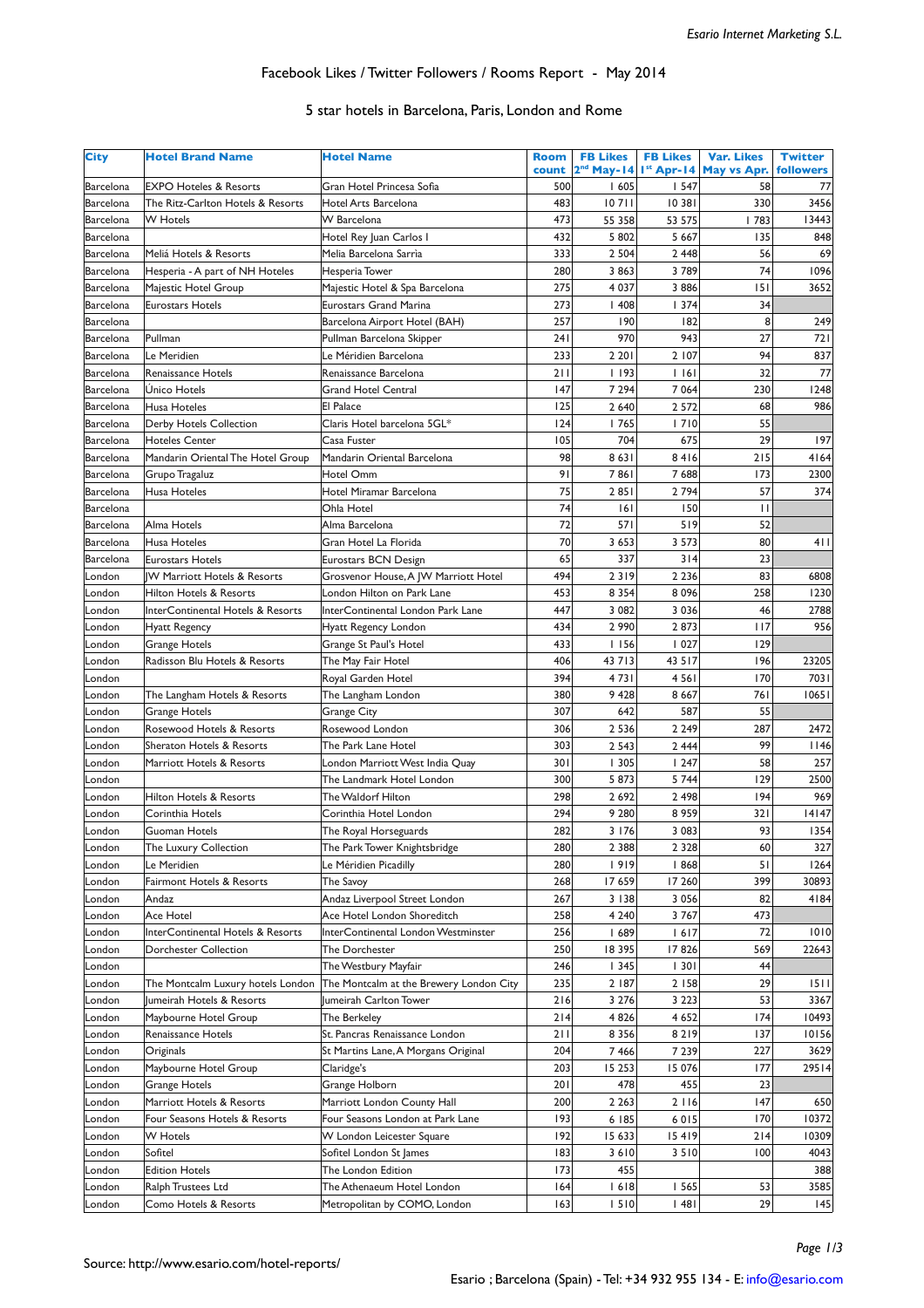# Facebook Likes / Twitter Followers / Rooms Report - May 2014

### 5 star hotels in Barcelona, Paris, London and Rome

| <b>City</b>      | <b>Hotel Brand Name</b>            | <b>Hotel Name</b>                                             | <b>Room</b>    | <b>FB Likes</b>         | <b>FB Likes</b>         | <b>Var. Likes</b>  | <b>Twitter</b>    |
|------------------|------------------------------------|---------------------------------------------------------------|----------------|-------------------------|-------------------------|--------------------|-------------------|
| London           | The Set                            | Café Royal London                                             | count<br>160   | $2nd$ May-14<br>3 2 2 0 | $Ist$ Apr-14<br>3 0 7 7 | May vs Apr.<br> 43 | followers<br>2398 |
| London           | Wyndham Hotels & Resorts           | Chelsea Harbour Hotel                                         | 158            | 377                     | 1348                    | 29                 | 3986              |
| London           | ME by Meliá                        | Me London                                                     | 157            | 6 472                   | 6 2 0 6                 | 266                | 3014              |
| London           | Marriott Hotels & Resorts          | London Marriott Hotel Park Lane                               | 157            | 1112                    | 1061                    | 51                 | 274               |
| London           | Doyle Collection                   | The Kensington Hotel                                          | 150            | 2769                    | 2721                    | 48                 | 1749              |
| London           | Originals                          | Sanderson, A Morgans Hotel                                    | 150            | 7678                    | 7 2 5 9                 | 419                | 8188              |
| London           | The Montcalm Luxury hotels London  | The Montcalm London Marble Arch                               | 143            | 7784                    | 7 4 2 5                 | 359                | 971               |
| London           | Four Seasons Hotels & Resorts      | Four Seasons Canary Wharf                                     | 142            | 2 3 2 0                 | 2 2 4 9                 | 71                 | 7787              |
| London           | The Ritz-Carlton Hotels & Resorts  | The Ritz London                                               | 133            | 26 921                  | 25 4 14                 | I 507              | 17291             |
| London           | Jumeirah Hotels & Resorts          | Jumeirah Grosvenor House Apartments                           | 130            | 568                     | 535                     | 33                 | 717               |
| London           | Radisson Blu Hotels & Resorts      | Radisson Blu Edwardian Hampshire                              | 124            | 631                     | 603                     | 28                 |                   |
| London           | Maybourne Hotel Group              | The Connaught                                                 | 2              | 4714                    | 4 5 0 7                 | 207                | 10472             |
| London           | Rocco Forte Hotels                 | Rocco Forte Brown's Hotel                                     | 117            | 3 2 4 7                 | 3 2 2 7                 | 20                 | 248               |
| London           |                                    | Courthouse Hotel                                              | 112            | 1544                    | 1520                    | 24                 | 1024              |
| London           |                                    | The Ampersand Hotel                                           | $\blacksquare$ | 3 5 4 3                 | 3 4 6 0                 | 83                 | 1509              |
| London           | Kempinski                          | The Stafford London by Kempinski                              | 105            | 990                     | 954                     | 36                 | 5367              |
| London           |                                    | One Aldwych                                                   | 105            | II 670                  | II 623                  | 47                 | 4592              |
| London           | St. Regis                          | The Lanesborough, A St. Regis Hotel                           | 93             | 3 6 5 9                 | 3610                    | 49                 | 6466              |
| London           | Firmdale                           | The Soho Hotel                                                | 91             | 1442                    | 1414                    | 28                 |                   |
| London           |                                    | Great Northern Hotel                                          | 91             | 406                     | 375                     | 31                 | 776               |
| London           |                                    | Dukes Hotel                                                   | 90             | 744                     | 720                     | 24                 | 2839              |
| London           | Jumeirah Hotels & Resorts          | Jumeirah Lowndes Hotel                                        | 87             | 1475                    | 1438                    | 37                 | 1624              |
| London           | Taj Hotels Resorts & Palaces       | 51 Buckinghamgate Taj Suites and Residences                   | 86             | 5 5 9 4                 |                         |                    | 1480              |
| London           | Bulgari Hotels & Resorts           | Bulgari Hotel & Residences                                    | 85             | 12013                   | 11728                   | 285                |                   |
| London           | <b>Thompson Hotels</b>             | Belgraves - A Thompson Hotel                                  | 85             | 5 3 7 3                 | 5 3 5 5                 | 8                  | 970               |
| London           | <b>AB Hotels</b>                   | The Arch London                                               | 82             | 2 960                   | 2917                    | 43                 | 2694              |
| London           |                                    | Town Hall Hotel & Apartments                                  | 80             | 4 2 9 0                 | 4 2 3 1                 | 59                 | 3258              |
| London           |                                    | South Place Hotel                                             | 80             | 2 1 5 6                 | 2 0 5 0                 | 106                | 4 4               |
| London           | Autograph Collection               | Threadneedles Hotel - Autograph Collection                    | 74             | 500                     | 481                     | 9                  | 1793              |
| London           | <b>Red Carnation Hotels</b>        | The Milestone Hotel                                           | 72             | 3121                    | 3 0 5 5                 | 66                 | 3193              |
| London           | Rhombus International Hotels Group | Hotel Verta by Rhombus                                        | 70             |                         | 850                     |                    | 860               |
| London           |                                    | The Goring                                                    | 69             | 4 2 2 7                 | 4 1 1 9                 | 108                | 6729              |
| London           | <b>Baglioni Hotels</b>             | Baglioni Hotel London                                         | 67             | 329                     | 321                     | 8                  |                   |
| London           |                                    | Rafayel on the left Bank - Hotel & Spa                        | 65             | 778                     | 1423                    | 355                | 472               |
| London           | <b>Hilton Hotels &amp; Resorts</b> | The Bentley London - A Hilton Hotel                           | 64             | 428                     | 409                     | 9                  | 344               |
| London           | <b>Althoff Hotel Collection</b>    | The Cadogan                                                   | 64<br>60       | 617                     | 588                     | 29<br>32           | 1472              |
| London           |                                    | St. James's Hotel and Club                                    | 55             | 860<br>208              | 828<br>204              | 4                  | 3012<br>25        |
| London<br>London | The Montcalm Luxury hotels London  | London City Suites by Montcalm London<br>Noll Cadogan Gardens | 54             | 790                     | 773                     | 17                 | 1888              |
| London           | Firmdale                           | Charlotte Street Hotel                                        | 52             | 267                     | 246                     | 21                 |                   |
| London           | Firmdale                           | Haymarket Hotel                                               | 50             | 216                     | 207                     | $\overline{9}$     |                   |
| London           | The Capital Group Ltd              | The Capital Hotel London                                      | 49             | 3 4 6 1                 | 3 4 4 9                 | 2                  | 1760              |
| London           |                                    | <b>Blakes London</b>                                          | 48             | 8010                    | 7928                    | 82                 | 3894              |
| London           | Dorchester Collection              | 45 Park Lane                                                  | 46             | 2 9 0 8                 | 2883                    | 25                 | 4819              |
| Paris            |                                    | Hotel du Collectionneur Arc de Triomphe                       | 478            | 2 4 9 2                 | 2 3 3 4                 | 58                 | 60                |
| Paris            | Four Seasons Hotels & Resorts      | Four Seasons Hotel George V                                   | 244            | 35 776                  | 31 554                  | 4 2 2 2            | 13787             |
| Paris            | Sofitel                            | Hotel Scribe Paris managed by Sofitel                         | 213            | 750                     | 1675                    | 75                 | 2174              |
| Paris            | Marriott Hotels & Resorts          | Paris Marriott Hotel Champs-Elysees                           | 192            | 464                     | 413                     | 51                 | 1747              |
| Paris            | Dorchester Collection              | Hotel Plaza Athenee Paris                                     | 9              | 24 2 1 1                | 23 602                  | 609                | 6329              |
| Paris            | Hyatt Hotels & Resorts             | Hotel du Louvre, a Hyatt Hotel                                | 177            | 3 5 4 6                 | 3 4 7 5                 | 71                 | 030               |
| Paris            | Dorchester Collection              | Le Meurice                                                    | 160            | 20 989                  | 20 268                  | 721                | 4827              |
| Paris            | The Luxury Collection              | Prince de Galles, a Luxury Collection Hotel                   | 159            | 8 3 7 6                 | 3 4 9 6                 | 4880               | 850               |
| Paris            |                                    | <b>Ritz Paris</b>                                             | 159            | 53 482                  | 52 424                  | 058                | 2762              |
| Paris            | Park Hyatt                         | Park Hyatt Paris Vendome                                      | 153            | 5 6 8 4                 | 5 4 2 4                 | 260                | 36                |
| Paris            | Raffles Hotels & Resorts           | Le Royal Monceau-Raffles Paris                                | 149            | 4 9 4 5                 | 4 109                   | 836                | 3816              |
| Paris            | Sofitel                            | Sofitel Paris le Faubourg                                     | 147            | 2910                    | 2832                    | 78                 | 2109              |
| Paris            | Rosewood Hotels & Resorts          | Hotel de Crillon                                              | 147            | 16 363                  | 15 662                  | 701                | 2962              |
| Paris            | Mandarin Oriental The Hotel Group  | Mandarin Oriental Paris                                       | 138            | 16 164                  | 15 167                  | 997                | 3872              |
| Paris            | Sofitel                            | Sofitel Paris Arc de Triomphe                                 | 124            | 2 0 6 4                 | 865                     | 199                | 2486              |
| Paris            | Renaissance Hotels                 | Renaissance Paris Le Parc Trocadéro                           | 122            | 1047                    | 992                     | 55                 |                   |
| Paris            | Renaissance Hotels                 | Renaissance Paris Arc de Triomphe                             | 18             | 598                     | 1527                    | 71                 |                   |